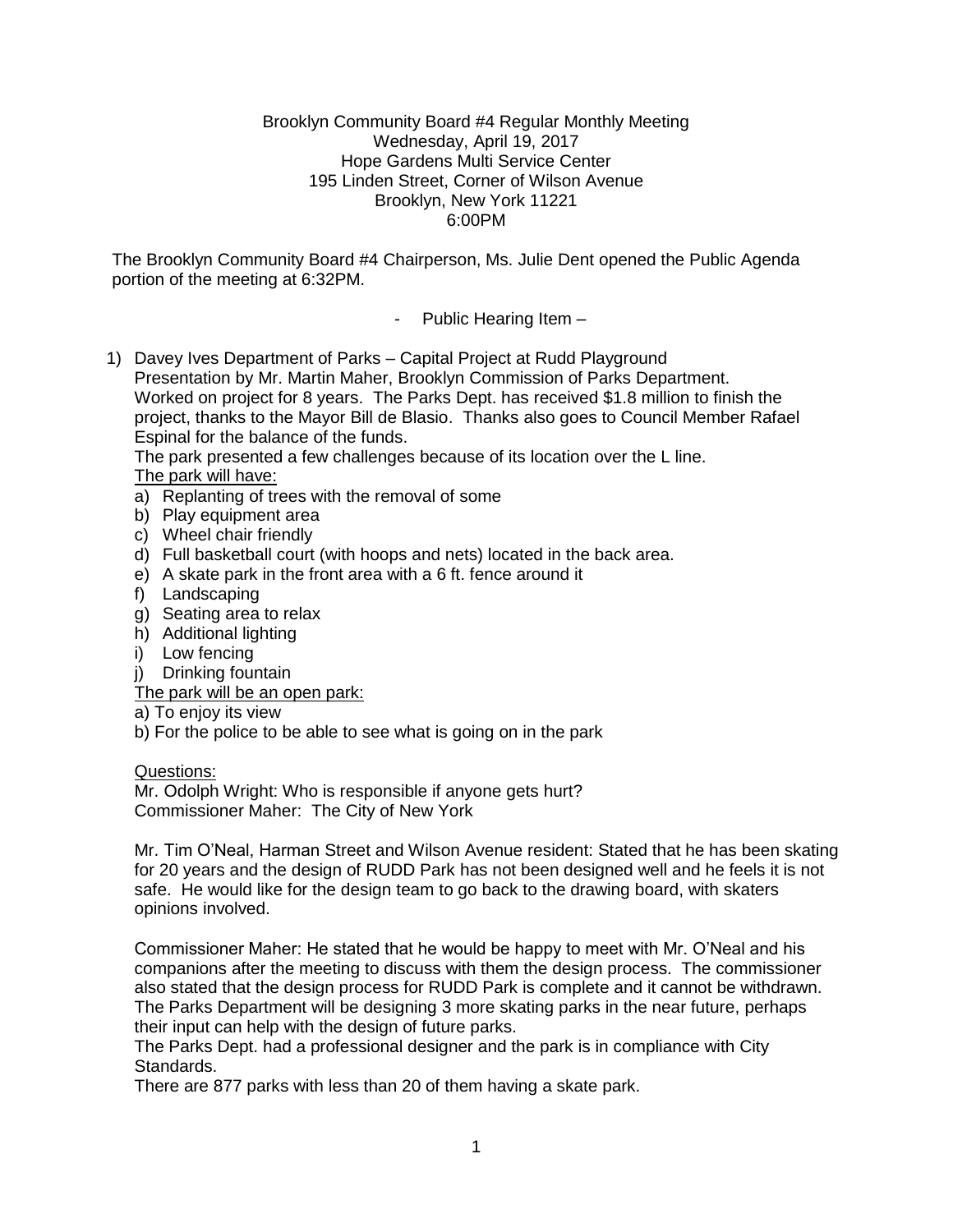Chairperson Dent: There have been meetings regarding RUDD Park. She asked that Mr. O'Neal put his name on the mailing list for meetings and information about future meetings/events in Bushwick. Ms. Dent invited Mr. O'Neal to come to future Parks and Recreation meetings held at the Community Board's office.

1<sup>st</sup> Vice Chair Ms. Martha Brown: What is the age limit for skaters in the park?

Commission Maher: In Brooklyn Parks there is no age limit.

Citywide Playground park hours are: From daybreak to dusk. For winter hours the park will close earlier and in the summer months the park will close later.

Chairperson Julie Dent happily welcomed New York City Comptroller Scott Stringer to speak before the board and the community.

New York City Comptroller Scott M. Stringer:

Thank you Madame Chair and District Manager.

Mr. Stringer stated that he would like everyone to know that the money is in the bank. He is working hard to save the pensions of over 715, 000 city workers.

The second part of his job is to be the auditor and chief of the city. Most of his work involves looking at city agencies, and looking for ways to make government better.

On the road to looking at city agencies, stated Comptroller Stringer, something happened in November that he believe has changed the fiscal situation of NYC. The Trump Republican Congress Presidency has now presented challenges that the city has not seen since the 1970's.

A budget cut of \$440 million can hurt New York City.

New York City receives \$7 billion dollars from the federal government. When you take a look at President Trump's campaigned promises, any cuts from the money that NYC receives would especially affect: The safeness of New York City, section 8 housing, and homeless services.

Another issue: New York City is showing the world that when you go against immigrants you are going against the City. 83,000 businesses are owned by immigrates. In New York City, there are more than 3.3 million immigrants from over 150 countries. That is nearly 40% of the City's population. Each year, those foreign-born New Yorkers earn over \$100 billion in income, nearly a 3<sup>rd</sup> of all earnings in the City, while paying billions in personal income and property taxes.

When you go against immigrants soon you will be going against Muslims, Jews, Puerto Ricans, Blacks, and others. By going against immigrants you are attacking the economy of New York City and breaking up families.

That is why we must all stand up, speak out, and continue supporting New Yorkers of every background. There is too much at stake, and we must take a stand for what is right.

Mr. Stringer thanked Brooklyn Community Board #4 and all those who were in attendance for letting him speak and he wished everyone best wishes.

Chairperson Julie Dent thanked New York City Comptroller Mr. Scott M. Stringer for gracing Community Board #4 with his presence and thanked him for making his second appearance before Community Board #4.

2) Erica Coca, daughter of the late Luz Yolanda Coca: Ms. Erica Coca is requesting Suydam Street and Wilson Avenue to be co-named in remembrance of her mother. Mrs. Luz Yolanda Coca was a community leader and a housing advocate. She worked with Catholic Migration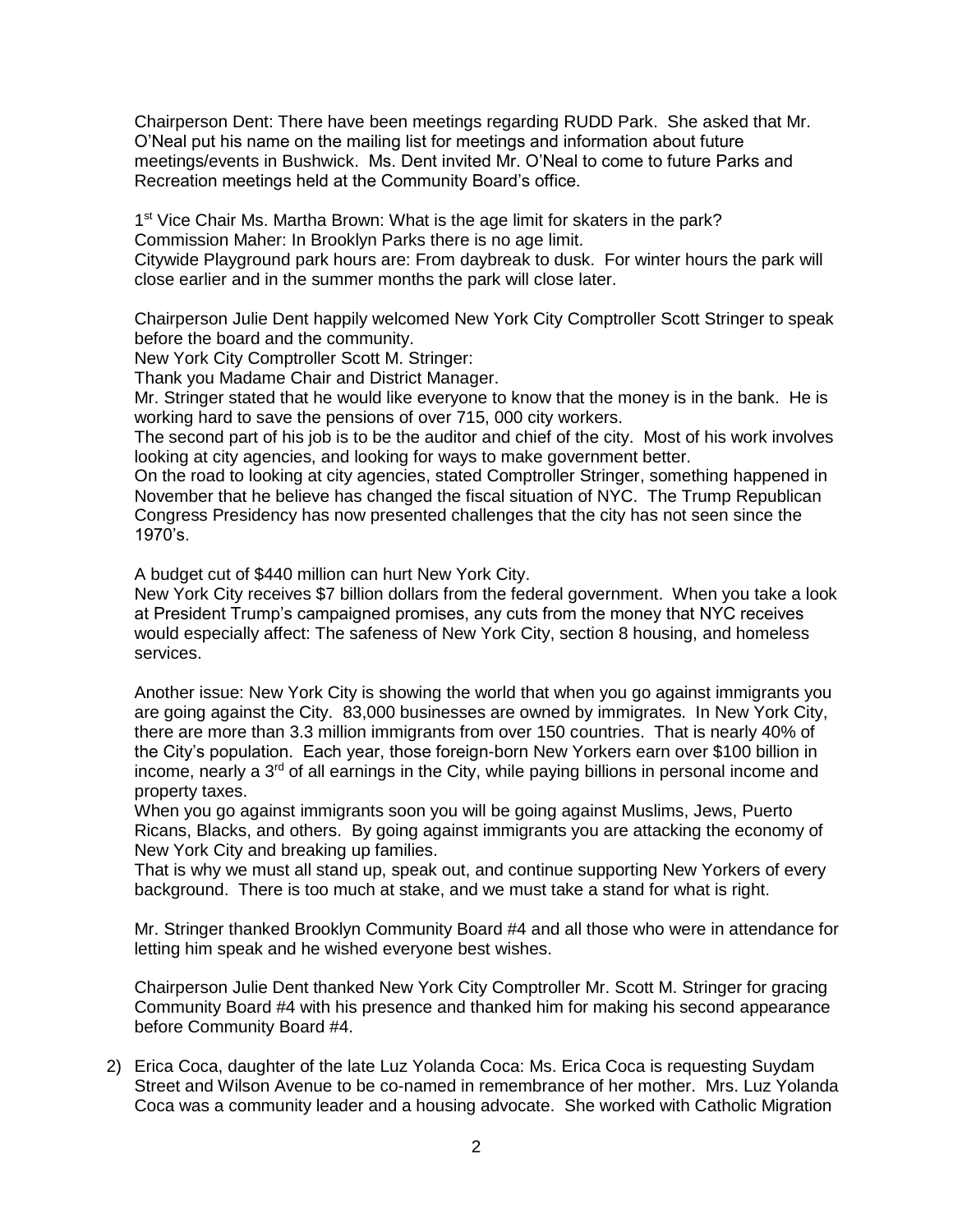Services as well as with the Bushwick Housing Independence Project and St. Joseph Church in Bushwick, Brooklyn. (See EPT Report)

Chairperson Ms. Julie closed the public hearing item. She asked Board Member Ms. Martha Brown to call the first roll call.

**First Roll Call: 7:46PM** – 33 members present constituting a quorum

Ms. Dent asked for the acceptance of the agenda with any necessary corrections. Ms. Martha Brown motioned to accept the agenda as presented. It was second by. Ms. Gladys Puglla. Motion moved.

Ms. Dent asked for the acceptance of the previous month's minutes with any necessary corrections. The previous month's minutes was accepted by Ms. Barbara Jackson and second by Mr. Robert Camacho. All members present were in favor. Motion moved **Election of Officers: 7:54PM**

#### **Results:**

 Ms. Julie Dent – Chairperson Ms. Martha Brown - 1<sup>st</sup> Vice Chair Ms. Victoria Fernandez - 2<sup>nd</sup> Vice Chair Mr. Cirilo Nunez – Recording Secretary Mr. Elvena Davis – Financial Secretary Mr. Raul Rubio – Treasurer Ms. Eliseo Ruiz – Correspondence Secretary Mr. Robert Camacho – Parliamentarian

Ms. Dent asked all the new officers to stand. She thanked the board members for voting for her and allowing her to continue as their leader. She stated that she would do her best to represent all in the Bushwick Community.

## **Chairperson's Report: 8:11PM**

Ms. Julie Dent welcomed all to the Community Board #4 Wednesday, April 19, 2017 monthly meeting.

Ms. Dent thanked Ms. Dianna Wilson for graciously providing the nights evening's meal. Ms. Wilson provided a wide variety of food along with desert. The entire community board and all in attendance thanked her for her generosity.

Ms. Julie Dent asked that the Elected Officials and / or their representatives introduce themselves and state their respective contact information with their address and telephone numbers.

- 1) Boris Santos Representing Councilmember Antonio Reynoso, 244 Union Avenue, Brooklyn, NY 11221, 718-963-3141 & 212-788-7095: He represents the section West of Hart Street and South of Central Avenue up to Cornelia Street.
- 2) Jackie Reyes Representing Assembly Member Eric Martin Dilan, 366 Cornelia Street, Brooklyn, New York 11237, 718-386-4576
- 3) Joseph Yanis Representing and training to be the Chief of Staff at Assemblywoman Maritza Davila's office, 249 Wilson Avenue, Brooklyn, NY, 718-443-1205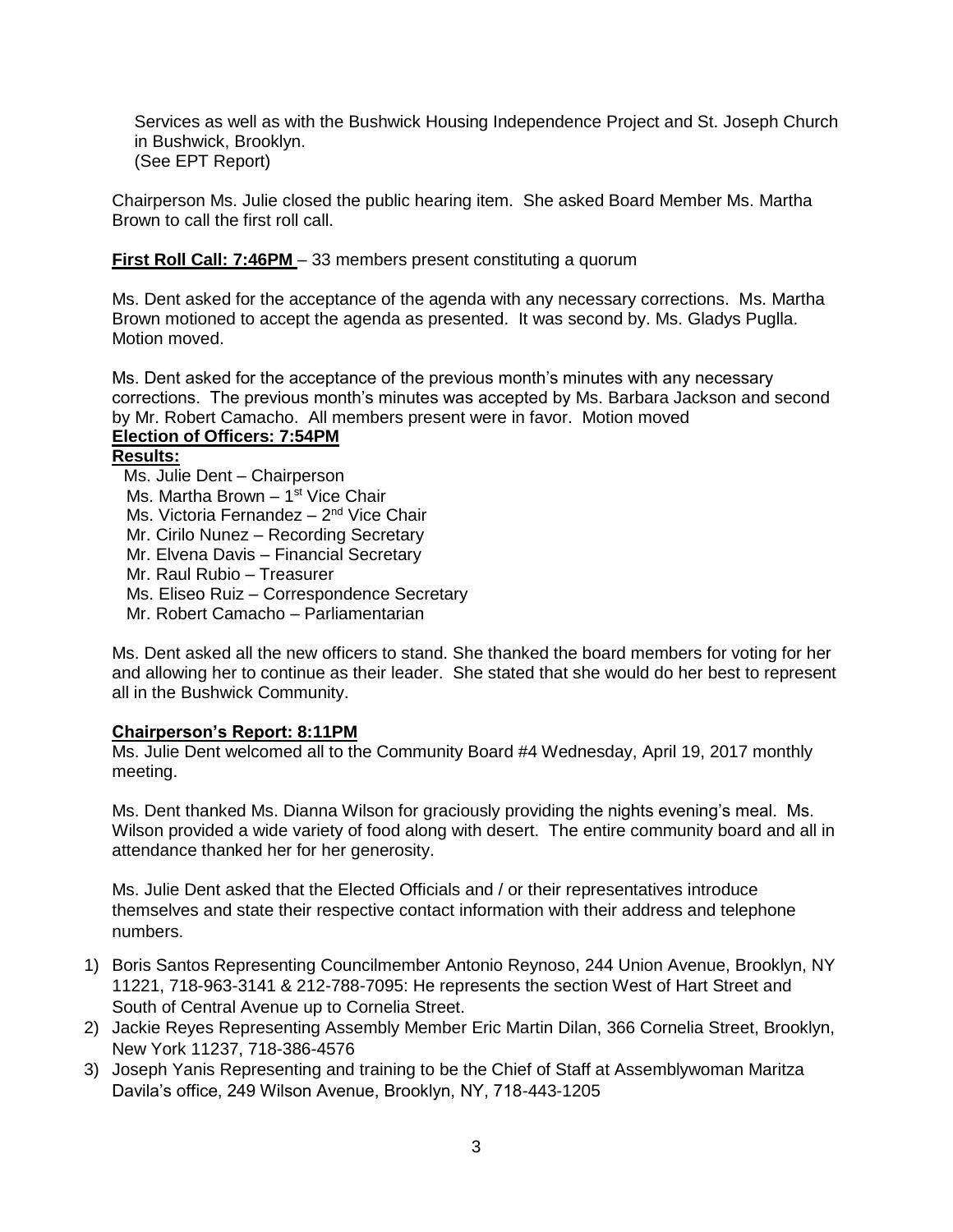- 4) Paula Melendez Representing Assemblywoman Maritza Davila, 249 Wilson Avenue, Brooklyn, NY 11237, 718-443-1205
- 5) Anayeli Gomez Representing NYC Comptroller Scott Stringer, 1 Centre Street, New York, NY 10007, 212-669-3568
- 6) Armando Fuentes Representing Councilman Rafael Espinal, 786 Knickerbocker Avenue, Brooklyn, NY 718-642-8664
- 7) Yamilky Crisostomo Representing Brooklyn Borough President Eric L. Adams, 209 Joralemon Street, Brooklyn, NY 11201, 718-802-3809

Ms. Dent asked those from Federal, State or City Agencies to introduce themselves and state their respective contact information with their address and phone numbers.

- 1) Boniface WeWe, Brooklyn Public Library Irving Branch, 260 Irving Avenue, Brooklyn, NY 718- 628-8378
- 2) PO Ezequias Gomez, 83rd Pct., 480 Knickerbocker Ave., Brooklyn, NY 11237, 718-574-1697
- 3) Emilio Llopiz, Brooklyn Parks and Recreation Manager, NYC Parks Department, 95 Prospect Park West, Brooklyn, NY 917-681-7004

The Community Board #4 District Manager and the Chairperson Ms. Dent attended a meeting regarding Still Water in a Storm Afterschool Program located on Irving and Knickerbocker Avenues.

The co-naming of Bleecker Street and Knickerbocker Avenue to A. Chineda Carter Square has been supported by Community Board #4 since 2009. Ms. Carter was a former chairperson of Community Board #4. Council Member Rafael Espinal's office has and is continuing to work on making this project a reality.

New Rockwood Car Service formerly Ridgewood Car Service located at 1538 Gates Avenue, Brooklyn, NY 11237 is requesting a letter of approval to expand their business. Ridgewood Car Service has provided service to the community to over 20 years.

On Thursday, April 20<sup>th</sup> there will be a Community Huddle at Wyckoff Heights Medical Center, from 6PM to 8PM on the 5<sup>th</sup> floor in the conference room, 374 Stockholm Street, Brooklyn, NY 11237.

5<sup>th</sup> Annual Health Fair: LIFE – Audrey Johnson Learning Center On Wednesday, April 26<sup>th</sup> from 11AM to 3PM. Located at 272 Moffat Street, Brooklyn, NY 11207

Celebrate the young ones in your life during the Week of Young Child, April 24-28, 2017.

NYC Health & Hospitals – Woodhull Hospital in collaboration with LiveOnNY, Caring for New Yorkers through Organ Donation will be hosting a seminar on Friday, April 28, 2017 at 12:00- 1:00PM in the Dolores E. Jackson Auditorium, 3<sup>rd</sup> Floor. Come learn about Organ Donation Woodhull Hospital, 760 Broadway, Brooklyn, 11206

Earth Day: Saturday, April 29, 2017 in Irving Square Park. Information regarding the NYPD

NYPD Job Posting: Job ID # 285071, Summer College Intern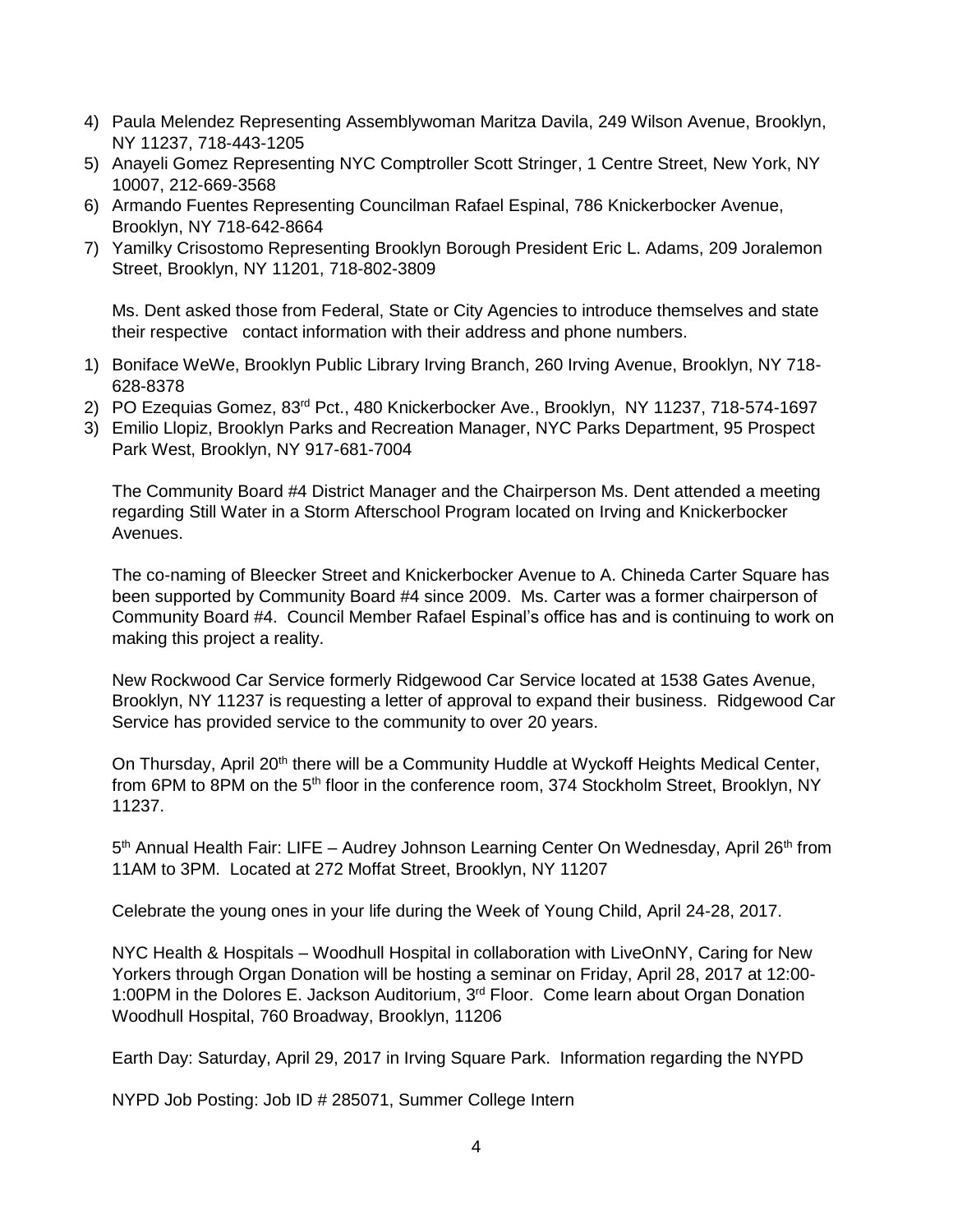Job Location: 1 Police Plaza. Students interested can apply online. The internship is a 35 hour work week lasting no more than 13 weeks.

NYC Health & Hospital Woodhull Hospital will be hosting a Blood Drive on Tuesday, May 9, 2017 at 760 Broadway, Brooklyn, NY in conference room #4 on the 3rd Floor.

Campaign Against Hunger invites you to join them for dinner. A free bag of groceries and cooking classes will be available Tuesday – Thursday from May 2017 to June 2017 (10 week program) from 6:00PM to 8:00PM. Location: 15A Hall Street between Howard & Saratoga Streets. Please call 718-773-3551 for further details.

Cyber Bullying an Educational Workshop will be held at Bushwick Hope Gardens Cornerstone Community Center, 422 Central Avenue, Brooklyn, NY 11221. Presenters Kelly Casey from the District Attorney's Special Victims Unit, Speaker from the ACS Preventive Unit and Bushwick Community Partnership and Eric Gonzalez the acting Brooklyn DA will be on hand. Refreshments will be served.

#### **District Manager's Report: 8:25PM**

Greetings to all from Ms. Celestina Leon and her staff of Community Board #4. She announced that we are already well on the way of planning for this year's 12<sup>th</sup> Annual Brooklyn Queens Day Shape up Bushwick V Parade.

Meetings Attended:

Tuesday, March 28: HLU (Housing and Land Use) meeting held at the Community Board's office

Wednesday, March 29: Tenant Resource Fair at PS 123 - the meeting was well attended and both Council Members Reynoso and Espinal were present.

Thursday, March 29: CRC (Civic and Religious Committee) 1<sup>st</sup> Shape Up Bushwick Planning Meeting

Tuesday, April 4: YEC (Youth and Education Committee),

 Attended the Borough Board Meeting at Brooklyn Borough Hall on behalf of the Chairperson, Ms. Dent. Those in attendance were asked to vote on recommendations to support the Passive House development model and the renovation of ball fields in Prospect Park. Both recommendations were passed.

Wednesday, April 5: St. Nick's Alliance Networking Breakfast – Attended along with the YEC Chairperson, Ms. Virgie Jones, at a networking breakfast bringing together community partners to hear more about the programs offered by the St. Nick's Alliance Workforce Development Center.

Cops and Kids Graffiti Removal, at Putnam and Wyckoff Avenues - Joined the 83<sup>rd</sup> Precinct Community Affairs officers, including the new Deputy Inspector Sergio Centa along with Council Member Reynoso, Anita Haines and North Brooklyn Patrol Bureau Community Affairs officers to paint in lightning speed the walls around the Food Bazaar.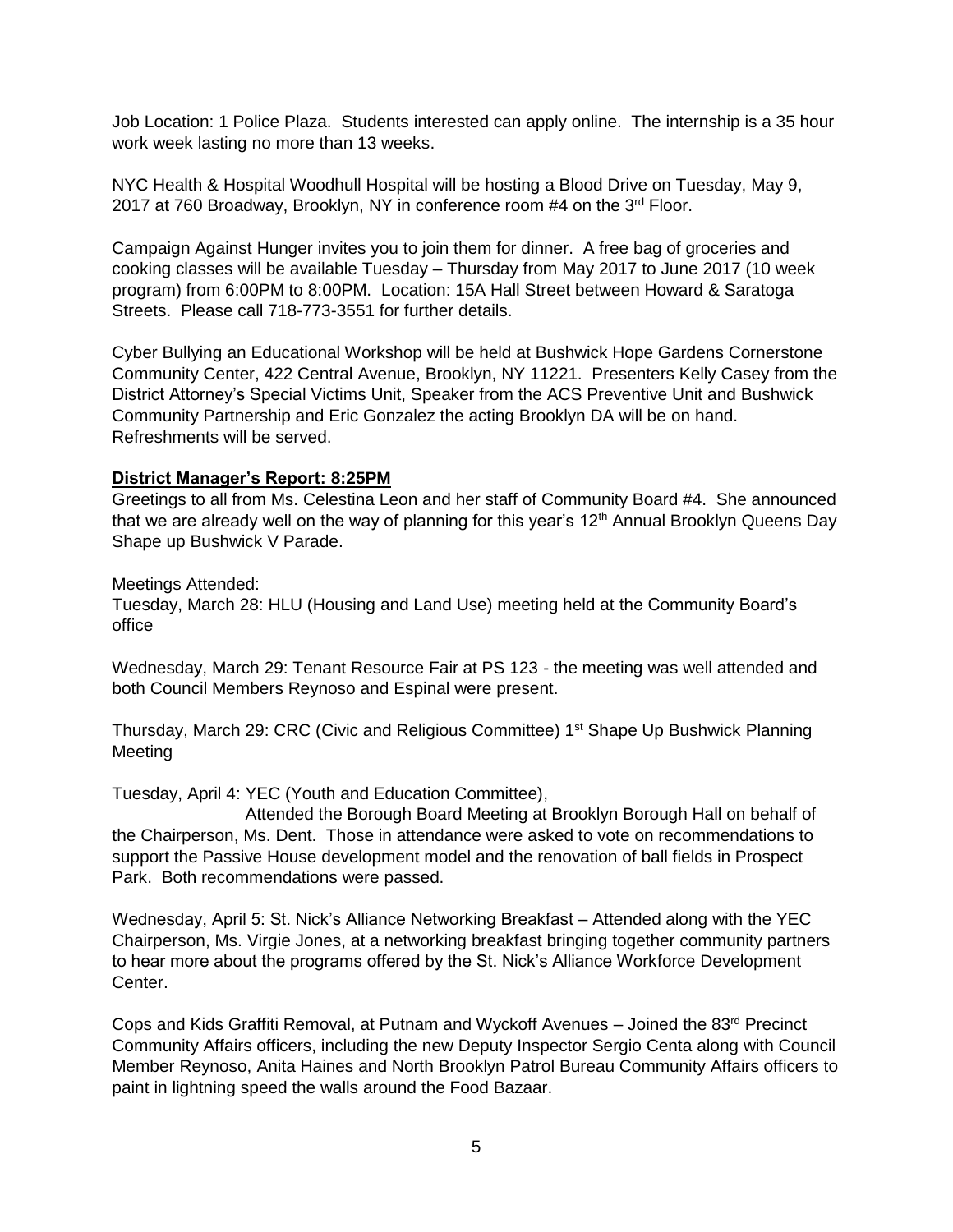Thursday, April 6: EPT (Environmental Protection and Transportation Committee)

Monday, April 10: Still Waters in a Storm – Attended along with Chairperson Julie Dent and the YEC Chairperson Ms. Virgie Jones to the after-school program space. Stephen Haff, the founder and program facilitator welcomed us, as we sat in on the youth rehearsing for the upcoming benefit.

Wednesday, April 12: Bushwick Community Plan Economic Development, Housing and Land Use Subcommittee meeting

Thursday, April 13: CRC meeting – Parade Planning part 2

Monday, April 17: Still Waters in a Storm, "City of Immigrants" Benefit: Joined Ms. Virgie Jones, Mr. Raul Rubio, and Ms. Barbara Jackson for an evening of readings and performances, including Roseanne Cash. The event culminated with the performance of an original song the Bushwick youth's wrote. This made for an inspiring evening and demonstrated their hard work. [www.stillwatersinastorm.org](http://www.stillwatersinastorm.org/)

Tuesday, April 18: Borough Service Cabinet Meeting: Attended her first Borough Service Cabinet meeting and listened to presentations from Dept. of Transportation on their Freight Plan and DSNY in reference to their rollout of Curbside Organics Collection. For more information on either initiative, please contact Community Board #4.

The MTA NYC Transit's Track Construction Division has scheduled the renewal of mainline track on the Myrtle Avenue M line between the Fresh Pond Road and Knickerbocker Avenue stations, in the boroughs of Brooklyn and Queens.

The project has been scheduled for three (3) weekends, commencing on Friday, March 31<sup>st</sup>, 2017 and ending on Sunday, April 23rd, 2017.

Street cranes will be placed adjacent to the elevated structure for the purpose of hoisting and lowering of track panels and materials. NYC Transit will have a maximum of two crane sites per job site per weekend and the actual locations will be determined by the section of track being replaced on that specific weekend.

# **Committee Reports, 8:35PM**

**Civic and Religious Committee (CRC)**, Committee Chairperson, Ms. Elvena Davis Meeting Held: Thursday, April 13, 2017, 3:00PM, 1420 Bushwick Avenue, Brooklyn, NY 11207- 1422

Members Present: Ms. Elvena Davis, Committee Chairperson, Ms. Mary McClellan, HHH Committee Chairperson, Barbara Smith,

Others Attending: Maggie Mangual, Wyckoff Heights Hospital;

Items Discussed: Update on the Parade

Parade Event Date: Thursday June 8<sup>th</sup>, 2017, 10:00AM to 3:00PM, Location: Irving Square Park Theme: Bushwick Cares

Asking for donation of bike helmets; need chair yoga instructor

Next Meeting: Thursday, May, 11, 2017 at the Community Board's office

All are invited to come, help is needed!!!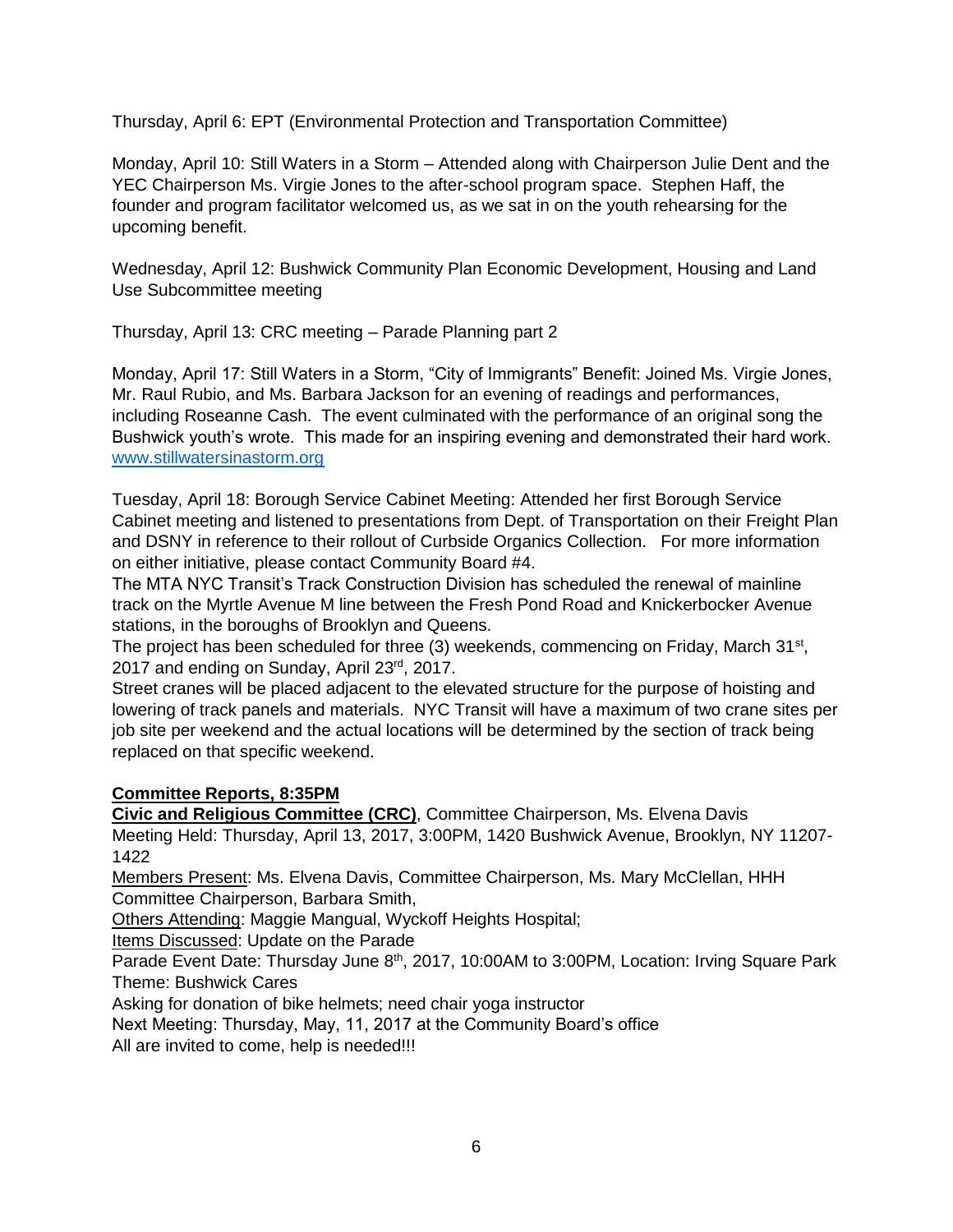## **Environmental Protection and Transportation Committee (EPT)**, Committee's Chairperson Mr. Eliseo Ruiz

Meeting Held: Thursday, April 6, 2017, 10:00AM, Community Board #4, 1420 Bushwick Avenue, Suite 370, Brooklyn, NY 11207-1422

Members present: Mr. Eliseo Ruiz (Chair) and Mr. Robert Camacho

Others in attendance: Celestina Leon, CB4 District Manage, Boris Santos, Council Member Reynoso's office; Erica Coca, Community Resident and presenter; Thenise Sanchez, Community Resident; Abigail Ikner, DOT, Brooklyn Borough Office; Kenneth Lewis, DOT Bike Program; and Stevie Feig, DOT Bike Program/Presenter Items Discussed:

- - 1) Street Co-naming request (Suydam Street between Wilson and Central Avenues): Erica Coca, the daughter of the late Luz Yolanda Coca, came before the EPT committee to ask for a letter of support for a street co-naming request in her mother's honor. Mrs. Yolanda Coca was tireless advocate for the residents of Bushwick. She has been recognized by numerous community leaders, including Council Member Antonio Reynoso, Congresswoman Nydia Velazquez, Mayor Bill de Blasio, and others for her work in Bushwick and Brooklyn as a whole for thirty years. Beginning her advocacy work at ACORN, she subsequently became a Vista volunteer at the fifth Avenue Committee; later taking on a full-time community organizer role. Afterward she made the decision to bring her experience and skills back to Bushwick. She has either worked for, supported, or partnered with organizations such as EBC, Brooklyn Legal Services Corp. A, Bushwick Housing Independence Project, Make the Road NY, St. Joseph's, and St. Barbara's. She was leader and warrior for her community until she succumbed to health complications on December 9, 2017. Council Member Reynoso supports this request.
	- 2) Students of EBC High School are finishing up YPLAN curriculum. They would like to implement a culture arts district on Broadway, as the result of their Brighten Broadway project. Council Member Reynoso has allocated \$235,000. The funding is limited as it is not able to cover capital projects. DOT has a program that allows for artwork to be added to light polls. Examples will be shared in the future.

The next Broadway Merchant's Association meeting will be held on Tuesday, April 25, 2017 at 10AM in the R-line Hotel located at 1080 Broadway, Brooklyn, NY 11221

We need new stores and community input on how to improve Broadway. Meters are on Broadway which makes it more difficult to find parking. Construction also makes it more difficult to find parking.

Also New York City Transit Authority MTA has been seen surveying the area. They are scheduled to repaint the tracks.

3) Bike Corral at Supercrown Coffee Roasters (8 Wilson Avenue, between Flushing Avenue and Noll Street)

A bike corral would alleviate illegal bike parking and allow for the installation of four Ushaped bicycle racks in the street. The Dept. of Transportation shared a presentation on this new program. For the program selection, bike corrals are selected through an application process by maintenance partners, which are responsible for clearing snow, keeping the space clean and working with the appropriate city agencies to maintain the space. Supercrown Coffee Roasters applied in 2015 for additional bike parking. There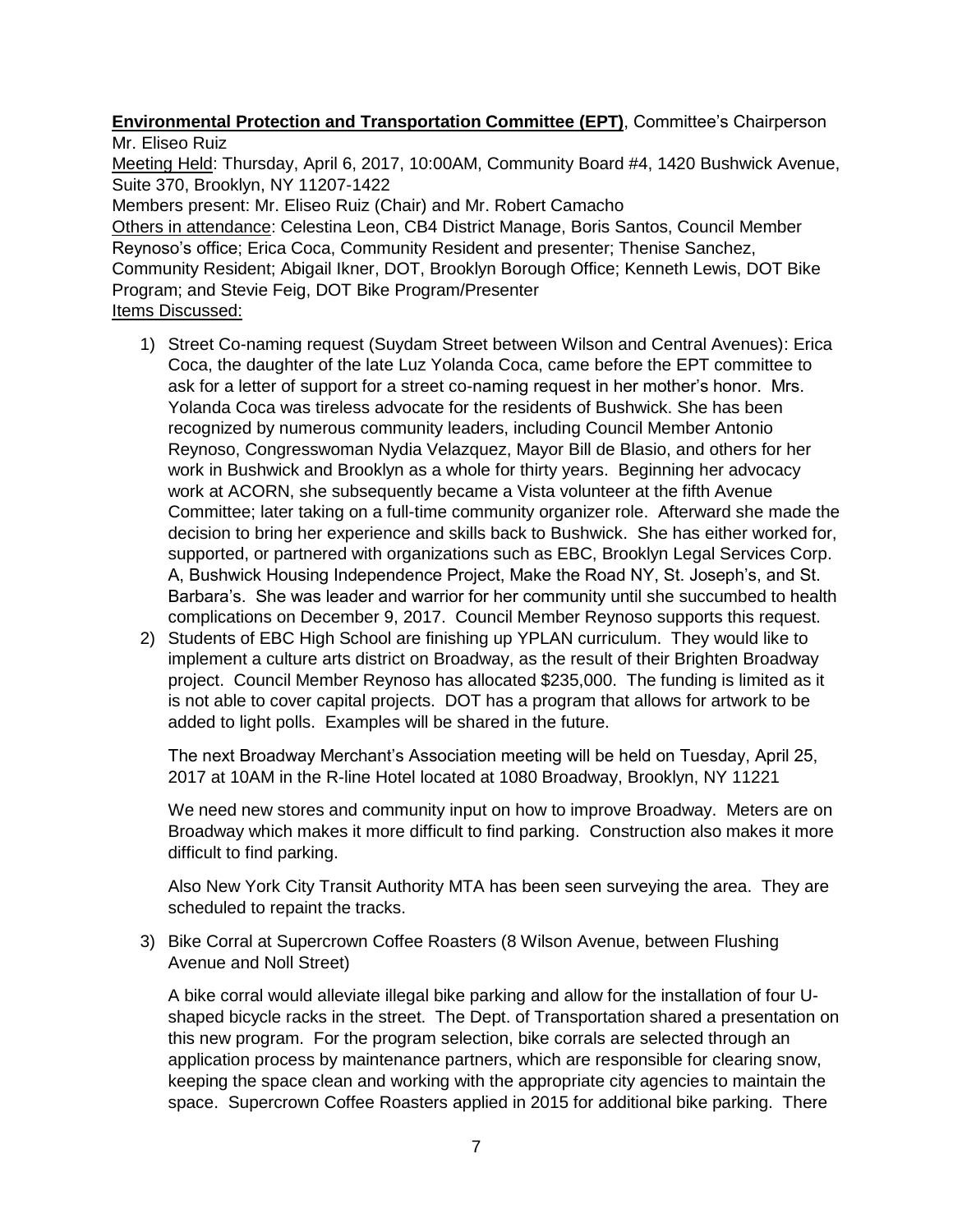is one bike rack there now that does not accommodate their customer and individuals in the area. This is public bike parking.

Concerns were expressed that individuals permanently storing their bikes in this space will create safety and sanitation issues, like on Kossuth Place off of Bushwick Avenue. DOT is aware of the issue and will follow up.

Youth and Education Committee (YEC), Committee's Chairperson Mrs. Virgie Jones Meeting Held: Thursday, April 4, 2017, 3:00PM, Community Board #4, 1420 Bushwick Avenue, Suite 370, Brooklyn, NY 11207-1422 Members present: Mrs. Virgie Jones (Chair), Sharline Moore, Jo-Ena Bennet, Christopher Graham, Mary McClellan Others in attendance: Celestina Leon, CB4 District Manager Items Discussed:

1) Mr. Christopher Graham, Growing 4ward College Tour: Mr. Graham provided the YEC with information about Growing 4ward, a non-profit organization with a mission to save our young men by providing an institution and brotherhood that will prepare them for success in life and in their roles as young men, future husbands and fathers, as well as becoming productive and contributing members of their communities. For more information visit [www.growing4ward.org](http://www.growing4ward.org/) 

The opportunity provides youth with exposure to colleges and universities as well as the experience of traveling to different states while simultaneously building on comradery with one another.

Recommendation: Mr. Graham to present and share additional information before the full board at an upcoming meeting.

- 2) Virgie Jones, Universal Pre-K Phase ll (3 rounds total):
	- Original deadline March  $3<sup>rd</sup>$ , letters sent April 20<sup>th</sup> with the available school options
	- There will be another round for those who have not yet applied, however some parents and guardians might not get their first choice due to high demand
	- This is free Pre-K open to children that are four years old (born in2013) to attend Pre-K in September
	- New round (Phase II) deadline May 9<sup>th</sup>
	- 3) Committee Updates: Jo-Ena Bennet shared the Mary Englebreit's graphic "Science It's a Thing",<https://www.maryengelbriet.com/collections/free-downloads> The poster could be shared with schools and organizations to encourage girls to participate in Science Technology Engineering and Math subjects (STEM) and provide them with a character they may relate to in Mary's graphic. Recommendation: to share this with all the schools in Bushwick via the principal and parent coordinators.
	- 4) Sharlines Moore's organization, The National Council of Negro Women, Brooklyn section is holding their 32<sup>nd</sup> Annual Harambe convention on Saturday, April 8<sup>th</sup> from 10:00AM to 2:00PM, at Medgar Evers College. This event will honor seven youths. Local Elected Officials and 17 New York State section are also invited to attend.
	- 5) The YEC Chairperson, Ms. Virgie Jones would like to invite OBT (Opportunities for a Better Tomorrow) to present at the next YEC meeting.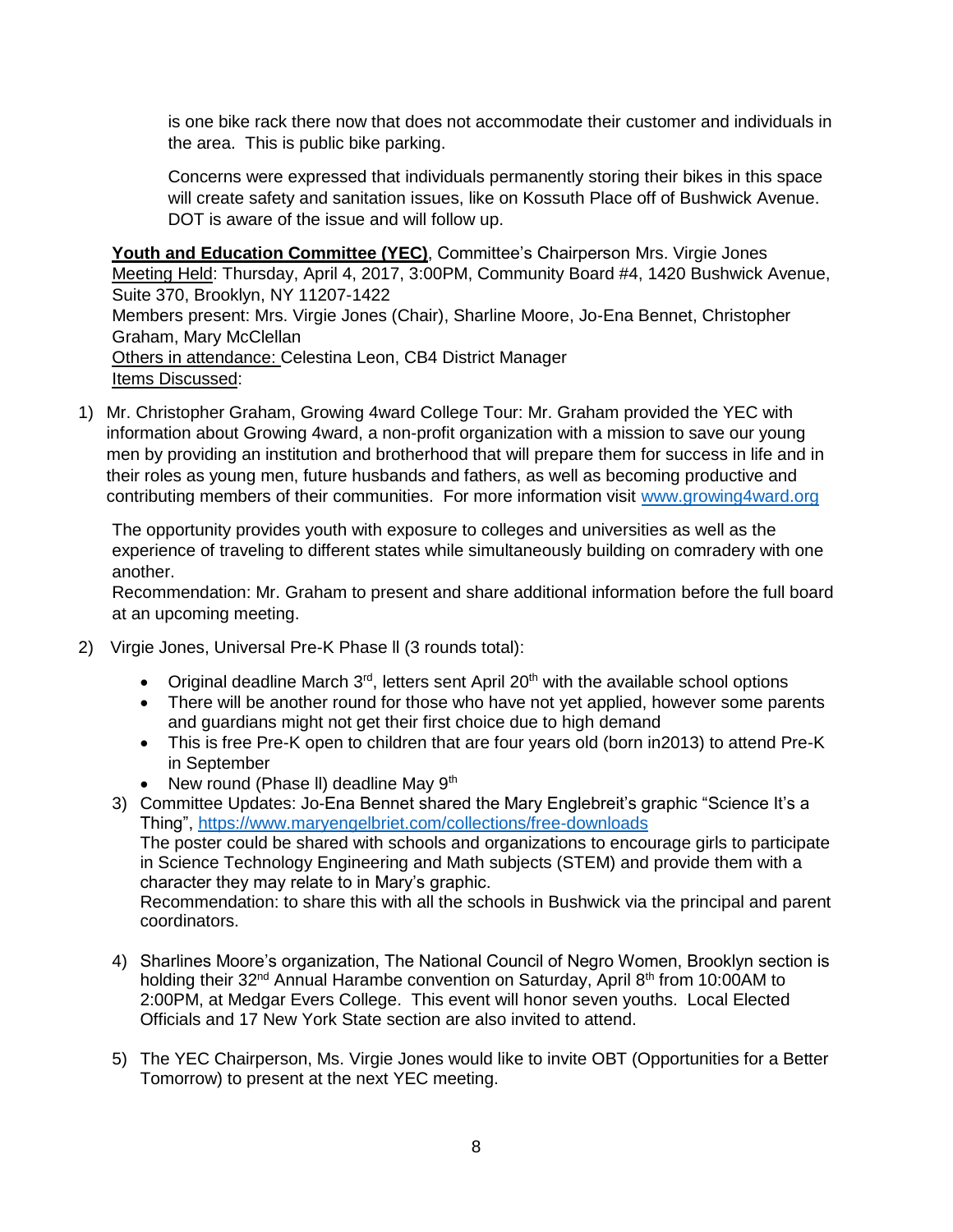6) Ms. Mary McClellan also raised concerns about how food is handled in the schools and would like to hear more information from the Department of Education at a later time.

### **Recommendations:**

- 1) Motion made to give a letter of support to the NY Parks Dept. for Rudd Park as currently designed. Motion made by Ms. Barbara Jackson and second by Ms. Barbara Smith. All board members present in favor. Motion moved.
- 2) Motion to give support for the street Co-naming of Luz Yolanda Coca on Suydam Street between Wilson and Central Avenues. Motion made by Mr. Austen Martinez and second by Mr. Eliseo Ruiz. All board members present in favor. Motion moved.
- 3) Motion to give Rockwell Car Service a letter of no objections. Motion was made by Ms. Barbara Smith and second by Mr. Raul Rubio. All board members present in favor. Motion moved.

## **Announcements, 8:55PM**

Assemblywoman Maritza Davila: Table Talk Join the conversation Assemblywoman Maritza Davila will be holing a monthly Table Talk session on the last Friday of every month to better understand your issues in the community. Don't miss out on the opportunity to voice your concerns and to learn more about what is being done in New York State to address these issues.

Please join Assemblywoman Maritza Davila on these dates:

Friday, April 28, 2017 at 2-5PM

Friday, May 19, 2017 at 2-5PM

Friday, June 30, 2017 at 2-5PM

249 Wilson Avenue, Brooklyn, NY 11237, 718-443-1205

Brooklyn Borough President Eric L. Adams: SAVE THE DATE

Central Brooklyn Arts & Culture Weekend. Family Movie Night, Saturday, June 10<sup>th</sup> (7:00PM) Behind the Brooklyn Museum

Arts and Culture Walk, Sunday, June 11<sup>th</sup> (11AM to 3PM) Eastern Parkway – Washington Avenue to Grand Army Plaza. Kids Village, Live Entertainment, Giveaways. Honoring Brooklyn's Own, for more information: [www.Brooklyn-USA.org](http://www.brooklyn-usa.org/)

One-on-One Assistance Clinic: Drop in on Wednesday May 24<sup>th</sup> and June 28<sup>th</sup> Brooklyn Borough Hall, 209 Joralemon Street, Courtroom, Brooklyn, NY 11201 Get free help with: 1PM to 3PM – MTA New York Transit, United States Postal Service 1PM to 5PM – Mayor's Public Engagement Unit, NYC Department for the Aging-HIICAP Division, LiveON NY Benefits, Operation Hope and Brooklyn Center for Independence of the Disabled. For more information call 718-802-3700 or visit the website: [www.brooklyn-usa.org](http://www.brooklyn-usa.org/)

FREE Legal Services for ALL at "The People's House", Brooklyn Borough Hall, 209 Joralemon Street, Brooklyn, NY 11201.

- Foreclosure Intervention and Prevention: 2<sup>nd</sup> Wednesday of every month from 2-5PM.
- Housing Matters, Trust and Estates, Elder Law and Government Benefits: Every 2<sup>nd</sup> Thursday from 2-5PM
- Veteran's Issues: Every Tuesday from 9AM to 5PM
- Domestic Violence: 3<sup>rd</sup> Monday from 10AM to 4PM
- Family Law: Wednesday from 4-7PM

For more information please call 718-802-3777 to make an appointment for this FREE legal service. Appointments are required. Walk–ins will only be seen based on availability.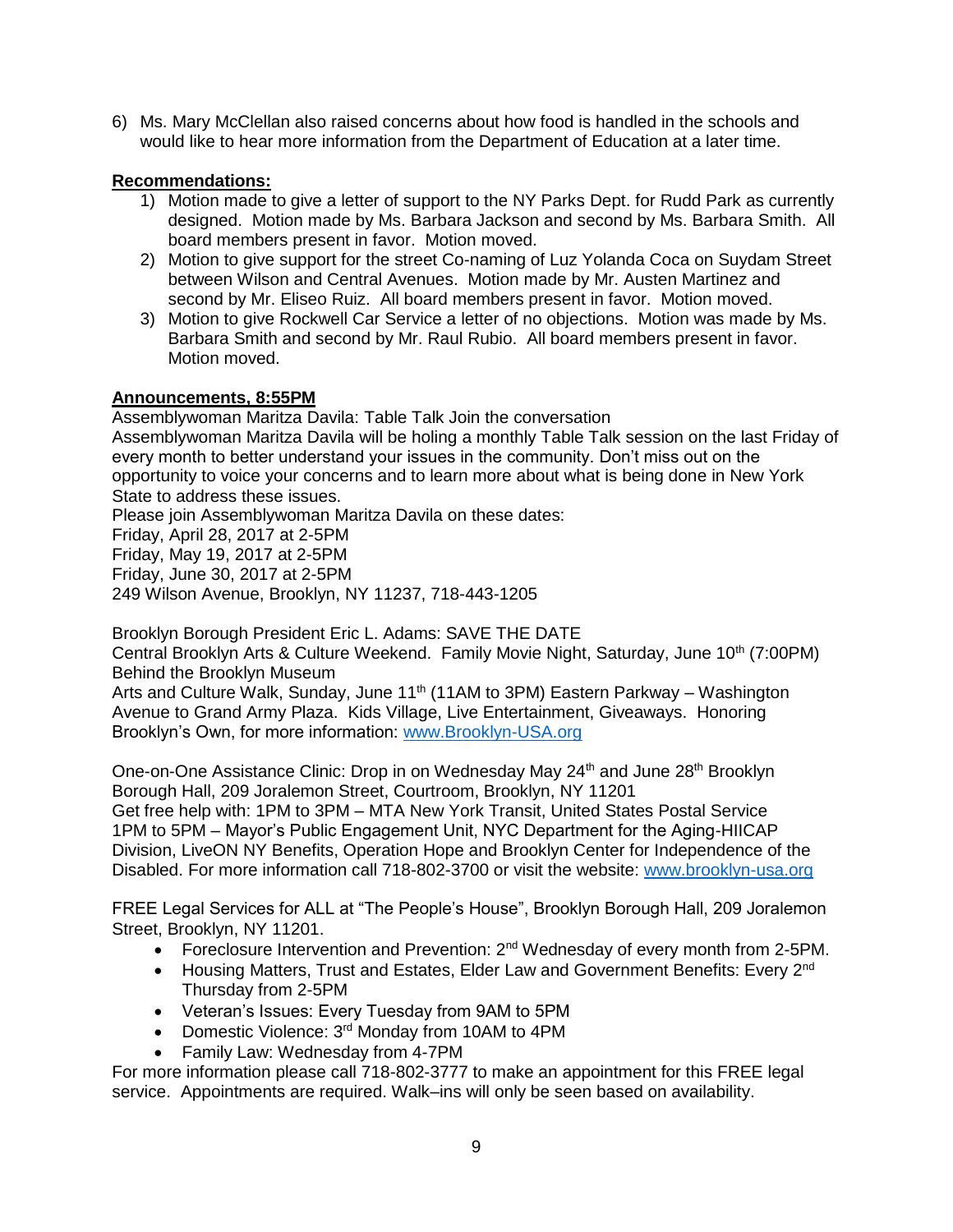Operation C.A.R.E.: Child Abuse Response and Engagement Presented by: AMA Dwimoh, Esq. Brooklyn Borough President Eric L. Adams, 718-802-4042 Protecting Our Children Protecting the Future, [OperationCare@Brooklynbp.nyc.gov](mailto:OperationCare@Brooklynbp.nyc.gov)

2<sup>nd</sup> Annual Community Earth Day: Irving Square Park, Saturday, April 29, 2017. All Day recycling from 10am to 4pm. Bring your cloths for goodwill. Activities from 11am to 2pm. For more information call Community Board #4 at 718-628-8400. Brought to you by Councilman Rafael Espinal and Friends of Irving Square Park.

Quesbradillas Baseball Organization Inc.: Open Day, May 20, 2017 at 10:30am. You and your family are cordially invited to the 2017 Grand Opening Day Parade of Quebradillas Baseball Organization. For more information please contact Mr. Carlos Feliciano the President of the league at 347-251-1458. Hope Garden Park Baseball field at Knickerbocker Avenue between Grove and Menahan Street.

We Make Noise: Elm + We Make Noise, weekly open arts and music classes. Location: The Silent Barn, 603 Bushwick Avenue.

All classes are offered for a suggested donation. For more information call Jaz at 347-955-7151 or Lizzie at 615-403-1081. [info@wemakenoise.org](mailto:info@wemakenoise.org) / [educatedlittemonsters@gmail.com](mailto:educatedlittemonsters@gmail.com)

Ende Tymes Vll – Festival of noise and experimental liberation. April 28: Silent Barn, 603 Bushwick Avenue

Brooklyn Public Library: Resume & Career One-On-One Help

Are you struggling in your job search or looking to improve your current employment situation? FREE assistance is available at the Library.

Work on your resume, get education and career advice, learn interview skills, practice LinkedIn, and more with help from a trained Brooklyn Public Library staff.

Please call the branch or visit [www.bklynlibrary.org/calendar](http://www.bklynlibrary.org/calendar) to confirm the times available, as they are subject to occasional change. Patrons will be seen on a first come, first served basis. Help is available at the following locations:

DeKalb Library: Tuesday and Thursday 11AM to 1PM, 790 Bushwick Avenue (at DeKalb Avenue), Brooklyn, NY, 718-455-3898

Washington Irving Library: Tuesday 3PM to 5PM, Wednesday 2PM to 4PM, 360 Irving Avenue (At Woodbine Street), Brooklyn, NY, 718-628-8378 Saratoga Library: Mondays, 3pm to 5pm. 8 Thomas S. Boyland Street, Brooklyn, NY, 718-573- 5224.

Washington Irving Library, Has Children's Programs. Tuesdays: Toddler Time at 10:30AM Wednesdays: Story Play at 10:30AM and Kids Tech Time at 5PM Thursday: Build with Lego at 4PM Fridays: Kids Create at 3PM Saturdays: Ready, Set, Kindergarten at 11AM and Saturday Story Time at 2PM Location: 360 Irving Avenue, Brooklyn, NY 111237, [www.bklynlibrary.org,](http://www.bklynlibrary.org/) 718-628-8378

Washington Irving has Teen/Adult Programs Mondays: Library Lanes at 10:30AM Tuesdays: Resume and Career Help at 3PM